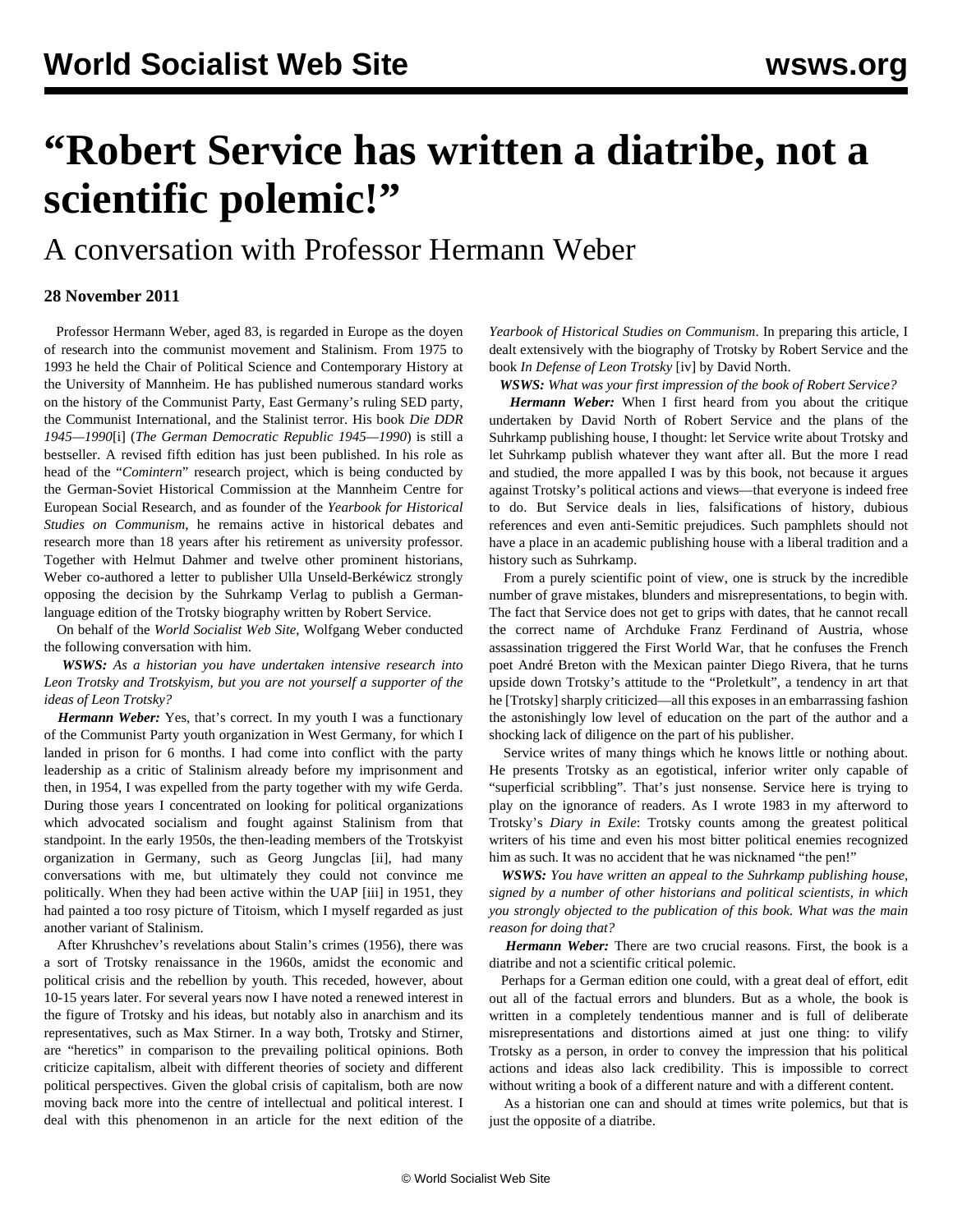*WSWS: You yourself have authored polemics such as your work of 1964 "Ulbricht fälscht Geschichte"* [v] *("Ulbricht falsifies history") directed against the former leader of the Stalinist bureaucracy in East Germany, or at the end of the 1980s, the book "Weiße Flecken in der Geschichte"* [vi] *("Blind Spots in History") directed against the attempts by the SED and its West German subsidiary DKP to deny or cover up the persecution and murder of thousands of German communists in the 1930s by Stalin's secret police.*

 Leon Trotsky (1879-1940), was the co-leader of the 1917 Russian Revolution, socialist opponent of Joseph Stalin, founder of the Fourth International, and strategist of world socialist revolution.

 *Hermann Weber:* Yes, those were genuine scientific polemics. If polemics are to be of any value, i.e. if they are meant to convince people, it's especially important to be very precise, to accurately prove all claims one makes, to meticulously check all sources used. Such a polemic can be very sharp, but everything must be true and genuine. With Service's book the exact opposite is the case: Trotsky is being cut down in every respect, other historians are being smeared—and nothing is true or genuine.

 David North's book, however, is a brilliant polemic—sometimes very sharp in its tone, but factually very striking and well-done. The great achievement is that David North, for all his commitment, argues in a factual and objective manner. I was amazed at the accuracy and wealth of factual details, with which he pinpoints Service's distortions, slanders and falsifications and at the same time creates a portrait of the life and work of Leon Trotsky before his readers' eyes which corresponds more to the historical truth.

## *WSWS: And the second reason...*

 *Hermann Weber:* ... are the many passages in which Service juggles with anti-Semitic prejudices. That's simply shameful! And it would be even more shameful if Suhrkamp allowed such prejudices to find their specific audiences in Germany of all places. Probably they are also aimed at relevant circles in Russia. Here too, Service proceeds with the method of a defamatory diatribe. When he writes, "*The leadership of the Bolshevik Party was widely alleged to be a Jewish gang*"—what does he mean by "widely"? Service cannot provide a single shred of evidence to prove his assertion. Such terms were nowhere common at that time, except among fascist tendencies and among the Nazis in Germany.

 Service has obviously taken pains not to leave out any negative portrayal and distortion ever spread about Trotsky at some point in history, be it by Stalin or his successors or by the Nazis. This also includes anti-Semitic travesties and prejudices. The anti-Semitic caricature which Service includes in his book without stating the source stems from a fascist smear sheet of 1921. Maybe Service himself is not an anti-Semite, but he has formulated many passages in his book which will warm the hearts of anti-Semitic readers. David North has shown that in detail.

 The view of Trotsky which Service presents to the reader can be summarized as follows: the Stalinists branded Trotsky as a criminal, the Nazis denounced him as a Bolshevik Jew—Service combines both.

 *WSWS: How do you account for the fact that such a diatribe is being put on the market, and by Harvard University Press into the bargain?* [vii]

 *Hermann Weber:* I am not aware, of course, of Service's personal motives, one cannot see inside his head. I can only rely on what he himself said about the objective of his book at a book launch in London. He said something like: *"There's life in the old boy Trotsky yet—but if the ice pick of Stalin's agent, who murdered Trotsky 40 years ago, didn't quite do its job killing him off, I hope I've managed it with my book."* [viii] An outrageous statement beyond human understanding! It is outrageous and beyond human understanding that an author can proclaim anything like this and still be supported by an academic publisher.

 Ramon Mercader was an agent working as a cog in a killing machine, firmly integrated into the Stalinist apparatus, which pursued definite interests and political objectives. To this apparatus, Trotsky and his ideas always represented a threat. One is therefore quite able to explain Ramon Mercader's crime in a historical context. But when someone announces today, seventy years after Trotsky's assassination, that he had to and wanted to complete with a book what Mercader failed to do with his political murder, i.e. to destroy Trotsky's reputation and honour, then that is outrageous and beyond human understanding.

 However, it also explains the style of the book. When one pursues such a goal, there is no need to research and examine much of anything, one does not take care to conscientiously check references and prove factual allegations. All you have to do is simply cobble together something quickly. It is not just that Service does not know history or has not thoroughly examined it. For him history is simply irrelevant. He is only interested in one goal: finishing off Trotsky!

 In his eagerness to succeed in that he goes so far as to denigrate all those historians who in the course of their research on the life and works of Trotsky have conducted genuine scientific work and produced groundbreaking standard works which are still authoritative today. He refers to the French historian Pierre Broué [ix] as an "idolater" and maintains that Isaac Deutscher in his wonderful three-volume biography [x] sought to make a cult out of Trotsky.

 These two writers—unlike Service—genuinely brought new sources, new historical facts to light. It is not at all necessary to agree with all of their assessments. I myself, for example, have never found Isaac Deutscher's analysis and attitude to the Stalinist bureaucracy to be clear and sharp enough. I identified a certain degree of playing down Stalinism in his writings which, as you might know, had great influence on many trade unionists in Germany. I also have my differences with Broué. But in view of the huge amount of material displayed and their brilliant presentation, both biographies are extremely praiseworthy works, rewarding and full of insight for all those interested in history.

 In contrast, the incredibly large number of references listed by Service is merely aimed at feigning a scientific approach. Contrary to all of the statements made by publishing houses and his own assertions, he has not revealed and developed any new material, as far as I can see. Instead he cites sources that do not exist or testify something completely different to what he alleges. The many snide and denunciatory assertions about Trotsky, which are not scientifically substantiated or documented, are mostly familiar from Stalin's propaganda.

 In his book David North correctly shows that in this respect Service is merely following the footsteps of two other British historians, Geoffrey Swain and Ian Thatcher. But one gets the impression that Service felt prompted always to go one better.

 *WSWS: Service's book has in the meantime been published in Spanish and French, Suhrkamp plans a German language edition. How do you explain, as a historian, that a rather insignificant Oxford professor devotes so much energy to completely kill off a figure of world historical significance and in so doing is supported by major publishers, institutions and media? After all Trotsky was assassinated in 1940 and hence has been dead for more than 70 years!*

 *Hermann Weber:* This must surely be seen in a wider context. As I have already pointed out, the number of publications by and about Trotsky in recent time indicates a growing interest in him. On the one hand, the collapse of Stalinism twenty years ago, on the other hand the end of the alleged triumph of capitalism with the current financial crisis—I can well imagine that there are forces which will go to any length "to finish off" Trotsky and his ideas in order to prevent them from finding greater dissemination and following.

-----------------------------------------------------------------------------

## **Note of the Editorial Board:**

 *The conversation was conducted in July and October of this year at the university in Mannheim. Unfortunately, shortly after having finished it,*